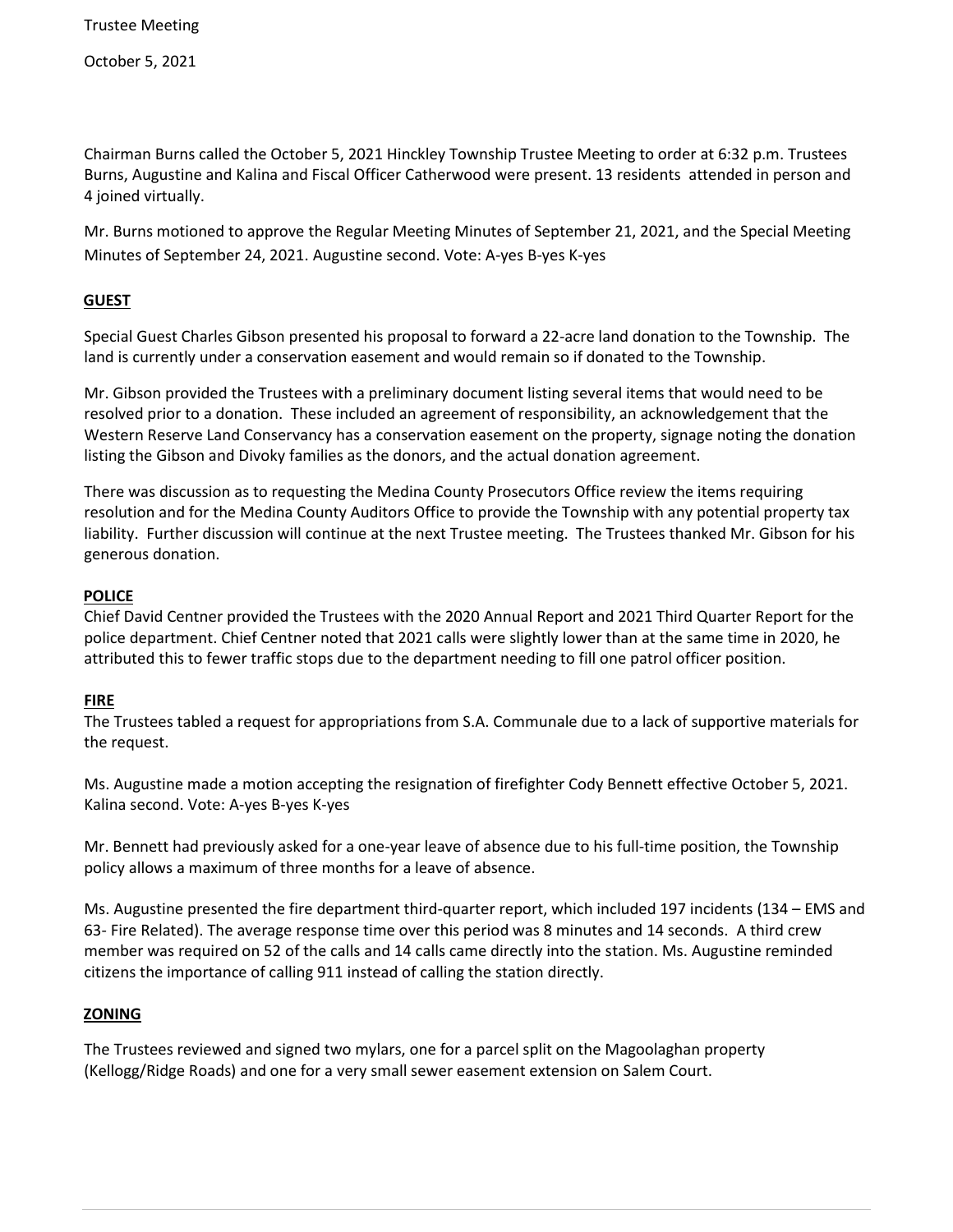October 5, 2021

Mr. Kalina informed the Trustees that a nuisance on West 130<sup>th</sup> (semi-trailer) has been resolved by the zoning inspectors, Mr. Wilson and Mr. Zablotny.

He added that the recent zoning amendments approved by the Trustees will be ready to submit to the Medina County Recorder by October 7, 2021, this is in accordance with the ORC requirement.

### **TRUSTEES**

Kalina informed the audience that there has been a slight delay in the grant process for comprehensive planning that the Township had applied for. He added that the Kubala Farms proposal has also been delayed due to Medina County Planning schedules.

Mr. Kalina announced that an ongoing nuisance violation on River Road is currently in the hands of the Medina County Prosecutors Office and that TireMax has filed an appeal to the Hinckley Township Board of Zoning Appeals denial of their application. No date has been set for this hearing.

Ms. Augustine announced the following:

- Applications are being accepted for the Comprehensive Plan Steering Committee, Ms. Augustine stated that the individuals who expressed their interest to her verbally must still apply.
- She will hold a Trustee Tea on October 16 at 10:00 a.m. at the Township Administration Building, this is an open forum to discuss citizen ideas and answer questions.
- Interested snowplow drivers are needed for the Senior Snowplow program facilitated through the Hinckley Firemen's Benevolent Association.
- Due to Election Day the November 2, 2021 Regular Trustee Meeting will be held in the Senior Room located on the south side of the Administration Building.

The Trustee discussed a tentative process for reviewing the Comprehensive Plan Steering Committee applications, which included narrowing down candidates in a fair and unbiased manner in order to assure broad representation.

Mr. Burns announced that the four bids submitted for the Bethany Lane road improvement project came in higher than 10 percent of the Engineers Estimate and had to be rejected. The Trustees will bid this project out again in the spring of 2022.

Mr. Burns requested a Special Meeting on October 14, 2021 at 12:15 p.m. to open and review the bids for the east wall of the former fire station. All agreed.

Due to the need for additional poly-foam filler during the leveling project on South Canyon Trail, Mr. Burns made a motion approving an emergency change order from **Greene Leveling**. This change order increases the original price of \$10,500 on September 7, 2021 to **\$14,460.00**. Augustine second. Vote: K-yes, A-yes, B-yes

Mr. Burns made a motion to approve Change Order #1 from **C & M Corp** in the amount of **\$1,840.00** for additional labor required during the Maple Hill Cemetery project. Augustine second. Vote: K-yes, A-yes, B-yes

Mr. Burns added that he is looking into staining the stone a more natural color and etching the name of the cemetery into the stone.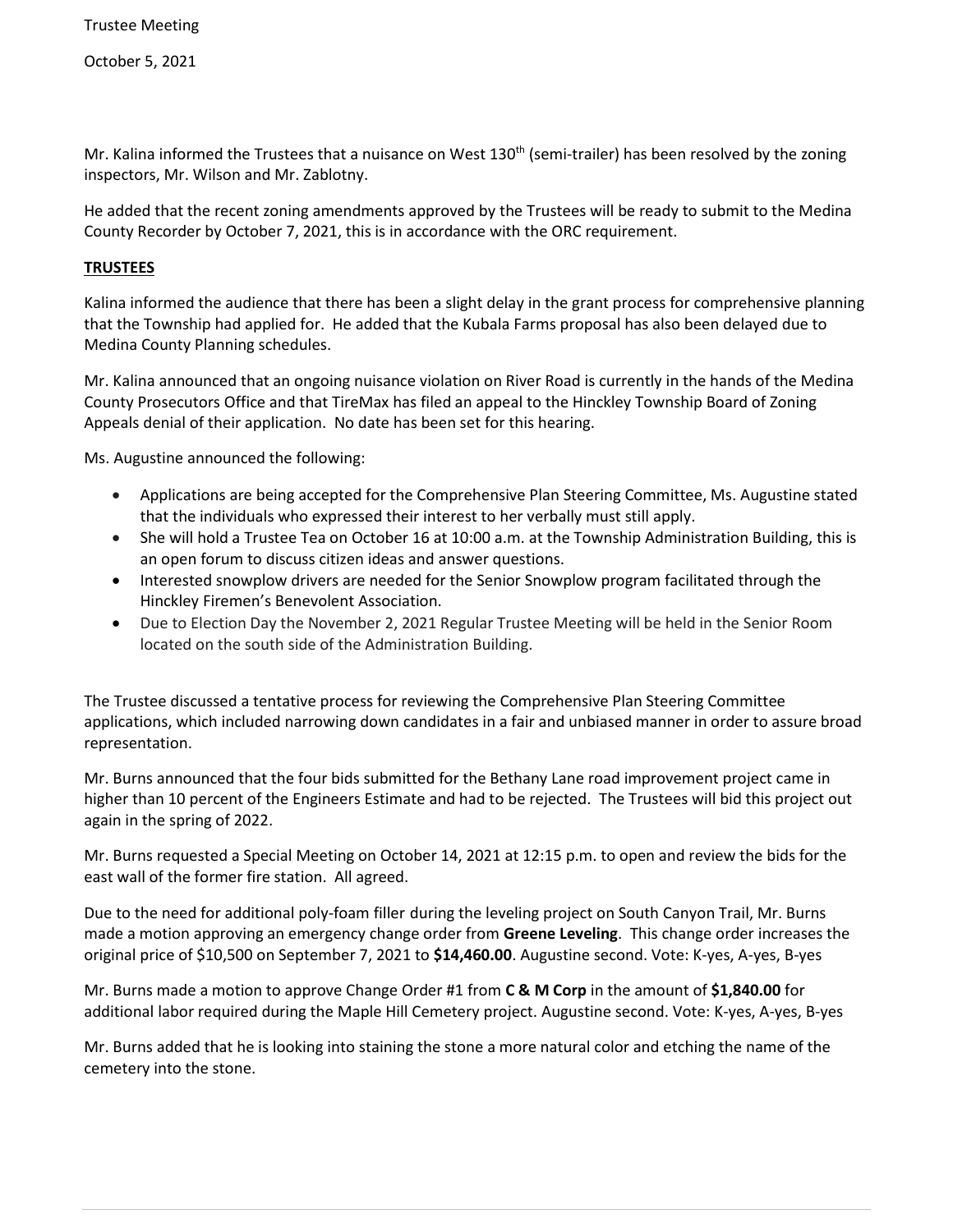October 5, 2021

Mr. Burns encourage the audience to contact State Representative Sharon Ray and encourage her to support the continuation of virtual meetings.

### **FISCAL OFFICER**

## Mr. Burns made a motion to adopt **Resolution 100521-01** as follows:

## RESOLUTION ACCEPTING THE AMOUNTS AND RATES AS DETERMINED BY THE BUDGET COMMISSION AND AUTHORIZING THE NECESSARY TAX LEVIES AND CERTIFYING THEM TO THE COUNTY AUDITOR

BE IT RESOLVED, By the Board of Trustees of HINCKLEY Township, MEDINA County, Ohio, in accordance with the provisions of law has previously adopted a Tax Budget for the next succeeding fiscal year commencing January 1st, 2022 and WHEREAS, The Budget Commission of MEDINA County, Ohio, has certified its action thereon to this Board together with an estimate by the County Auditor of the rate of each tax necessary to be levied by this Board, and what part thereof is without, and what part within, the ten mill limitation; therefore, be it RESOLVED, By the Board of Trustees of HINCKLEY Township, MEDINA County, Ohio, that the amounts and rates, as determined by the Budget Commission in its certification, be and the same are hereby accepted; and be it further RESOLVED, That there be and is hereby levied on the tax duplicate of said Township the rate of each tax necessary to be levied within and without the ten mill limitation; and be it further RESOLVED, That the Fiscal Officer of this Board be and is hereby directed to certify a copy of this Resolution to the County Auditor of Said County. Kalina second. Vote: K-yes, A-yes, B-yes

Ms. Catherwood informed the Trustees that the Ohio State Auditor has issued a bulletin requiring greater oversight and accounting for fuel inventory and usage. She recommended the Township prepare a policy and encouraged further discussion as to complying with the State requirements.

Mrs. Catherwood stated the fund balance is \$6,869,116.78.

Mr. Burns made a motion to adopt **Resolution # 100521-02**, approving the Purchase Order Listing as follows: Blanket/Super Blanket Certificates- 82-83-2021 and Purchase Orders 80-81-2021, for the amounts and to the vendors as submitted.Kaline second. Vote: K-yes, A-yes, B-yes

#### **PUBLIC COMMENT**

There being nothing from the audience, Mr. Burns made a motion to pay the payroll/bills for **\$97,840.45**. Augustine second. Vote: A-yes, B-yes, K-yes.

Mr. Burns made a motion to adjourn the Regular Meeting at 7:39 p.m. Augustine second. Vote: A-yes, B-yes, Kyes.

# **The Board reviewed and signed purchase orders, the September Bank Reconciliation and bills.**

\_\_\_\_\_\_\_\_\_\_\_\_\_\_\_\_\_\_\_\_\_\_\_\_\_\_\_\_\_\_\_\_\_\_\_\_\_\_\_ \_\_\_\_\_\_\_\_\_\_\_\_\_\_\_\_\_\_\_\_\_\_\_\_\_\_\_\_\_\_\_\_\_\_\_\_\_

The minutes of the meeting were approved by: